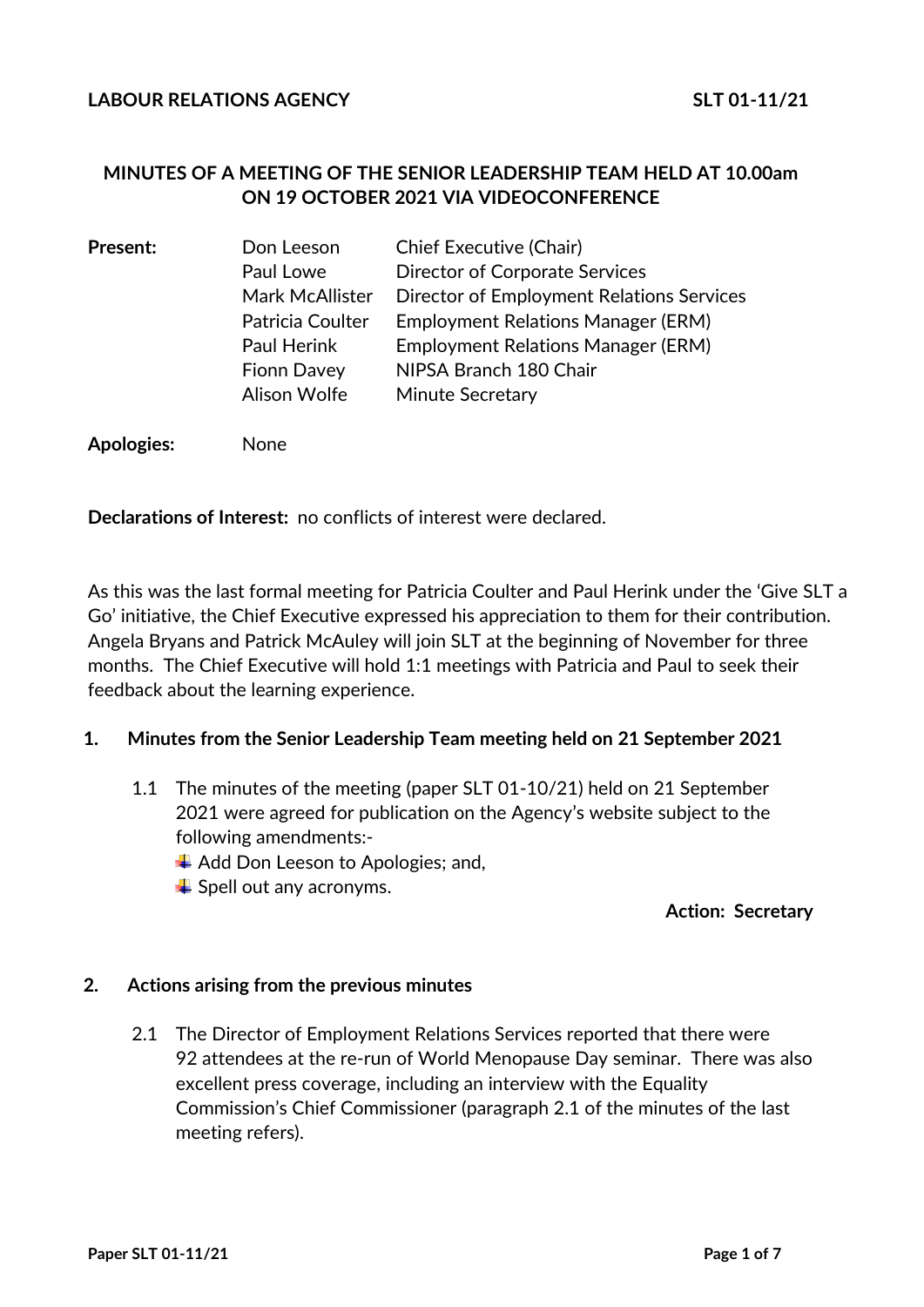- 2.2 The Agency is involved in other high profile work, including guidance on vaccinations, hybrid working and domestic violence. It was noted that the guidance on domestic violence is being developed jointly with the Irish Congress of Trade Unions; other partner organisations have been unable to commit resources to the project at this time (paragraph 2.2 of the minutes of the last meeting refers).
- 2.3 A soft launch of the new document toolkit (paragraph 2.3 of the minutes of the last meeting refers) has taken place. Helen Smyth is showcasing the toolkit to teams within the Agency. Consideration to be given to a presentation on the toolkit at the December 2021 Board meeting. **Action: Director of Employment Relations Services**
- 2.4 A flyer explaining the role of the Economic Development Team in supporting businesses here has been published (paragraph 2.4 of the minutes of the last meeting refers). A local council recirculated the flyer on Twitter.
- 2.5 The Board has decided to postpone consideration of the future of the Independent Appeals Service until advice can be sought on a constitutional matter. A paper on this will be brought to a future Board meeting (paragraph 2.5 of the minutes of the last meeting refers). In the meantime, the hiatus is allowing the Chief Executive and Director of Employment Relations Services to continue to meet stakeholders to discuss possible outcomes of the review. **Action: Director of Employment Relations Services**
- 2.6 The Director of Corporate Services reported that the James House Transition Working Group continues to seek clarification regarding a possible rent increase at the end of the five-year licence agreement (paragraph 2.6 of the minutes of the last meeting refers).
- 2.7 Early Conciliation (EC) evaluation questionnaires have been finalised (paragraph 2.10 of the minutes of the last meeting refers).
- 2.8 The Agency's Practical Guide to Hybrid Working was launched on 6 October (paragraph 2.12 of the minutes of the last meeting refers). Feedback has been positive, especially via social media.
- 2.9 Following discussion at the recent Board meeting, the Director of Employment Relations Services has drafted a briefing paper setting out the Agency's functions as set out in the founding legislation (paragraph 2.13 of the minutes of the last meeting refers). The draft paper has been circulated to SLT for comment and will be brought to the November 2021 Board meeting. **Action: Director of Employment Relations Services**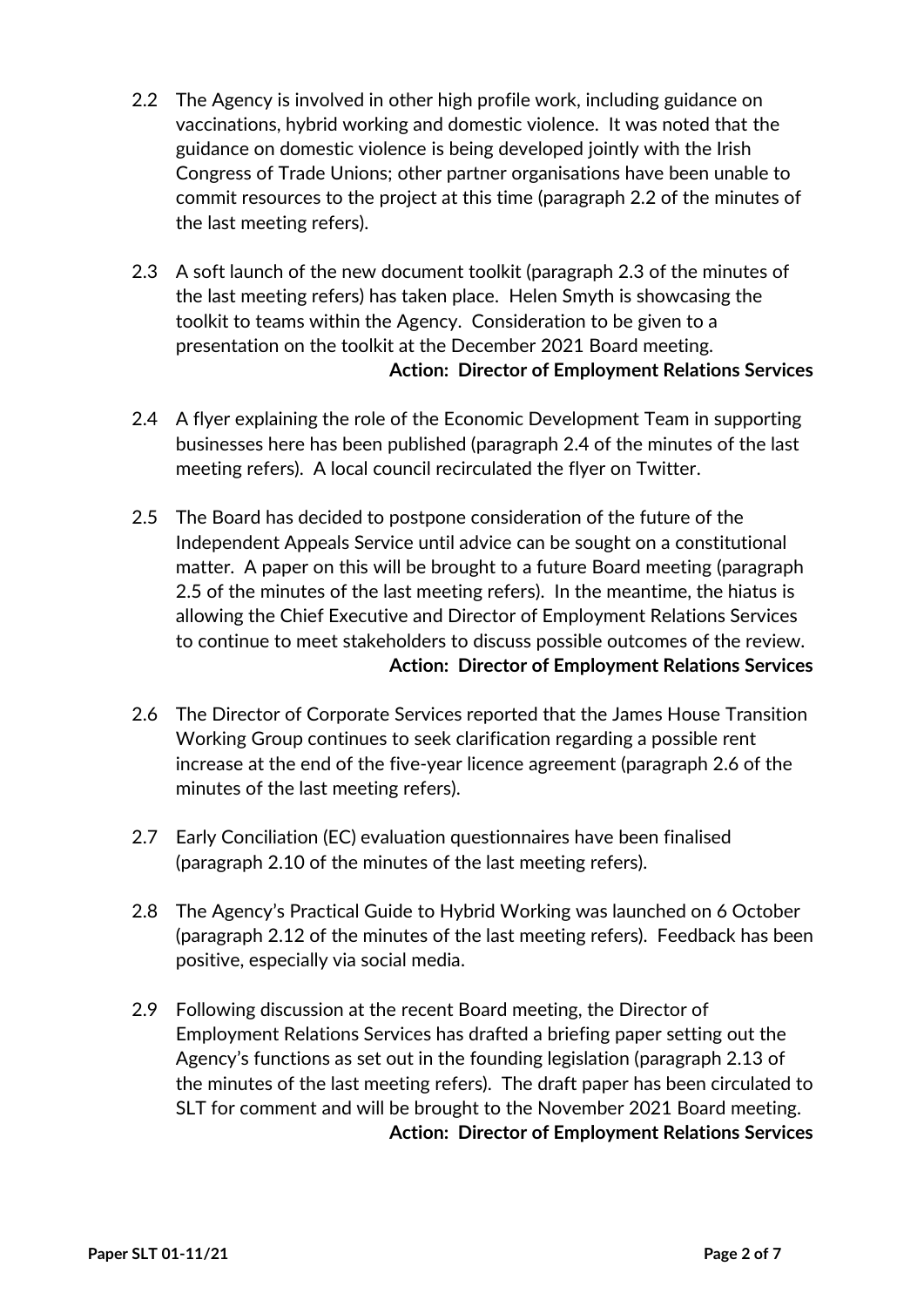- 2.10 A presentation on hybrid working was given to the Governance Institute of Ireland (paragraph 3.3 of the minutes of the last meeting refers).
- 2.11 Input is required from the IT Manager to a number of queries raised by DfE on the business case for IS Managed Services (paragraph 4.3 of the minutes of the last meeting refers).

### **Action: Director of Corporate Services**

2.12 The action plan drafted by HR in response to the Healthy Place to Work report, along with the Learning & Development Plan for 2021-22 to be discussed at SLT on 26 October (paragraph 5.4 of the minutes of the last meeting refers). Papers to re-issue to SLT.

# **Action: Secretary**

2.13 Changes to legislation in Great Britain to address EC administration problems were flagged up at the EC Project Board meeting with DfE on 7 October (paragraph 6.7 of the minutes of the last meeting refers).

### **3. Chief Executive's Update**

- 3.1 The Chief Executive reported on the meeting the Chair and he had with a senior DfE official. This highlighted the bleak financial outlook for 2022-23. However, it is anticipated that the Agency's baseline budget would be protected. The Agency had used the meeting to explain the difficulties having to rely on in-year funding was causing in terms of recruiting permanent staff.
- 3.2 The Chief Executive is finalising the agenda for the Agency's employment relations conference in February 2022.

### **Action: Chief Executive**

3.3 A job description for secretariat support for the Roundtable is being progressed. It is anticipated that support will be provided by inwards secondees from Roundtable member organisations. The appointee will assist with the development of the Employment Relations Model for Northern Ireland and arrangements for the conference. Chief Executive to circulate the job description for comments.

### **Action: Chief Executive**

# **4. Directors' Updates**

4.1 The Directors provided updates on current activities.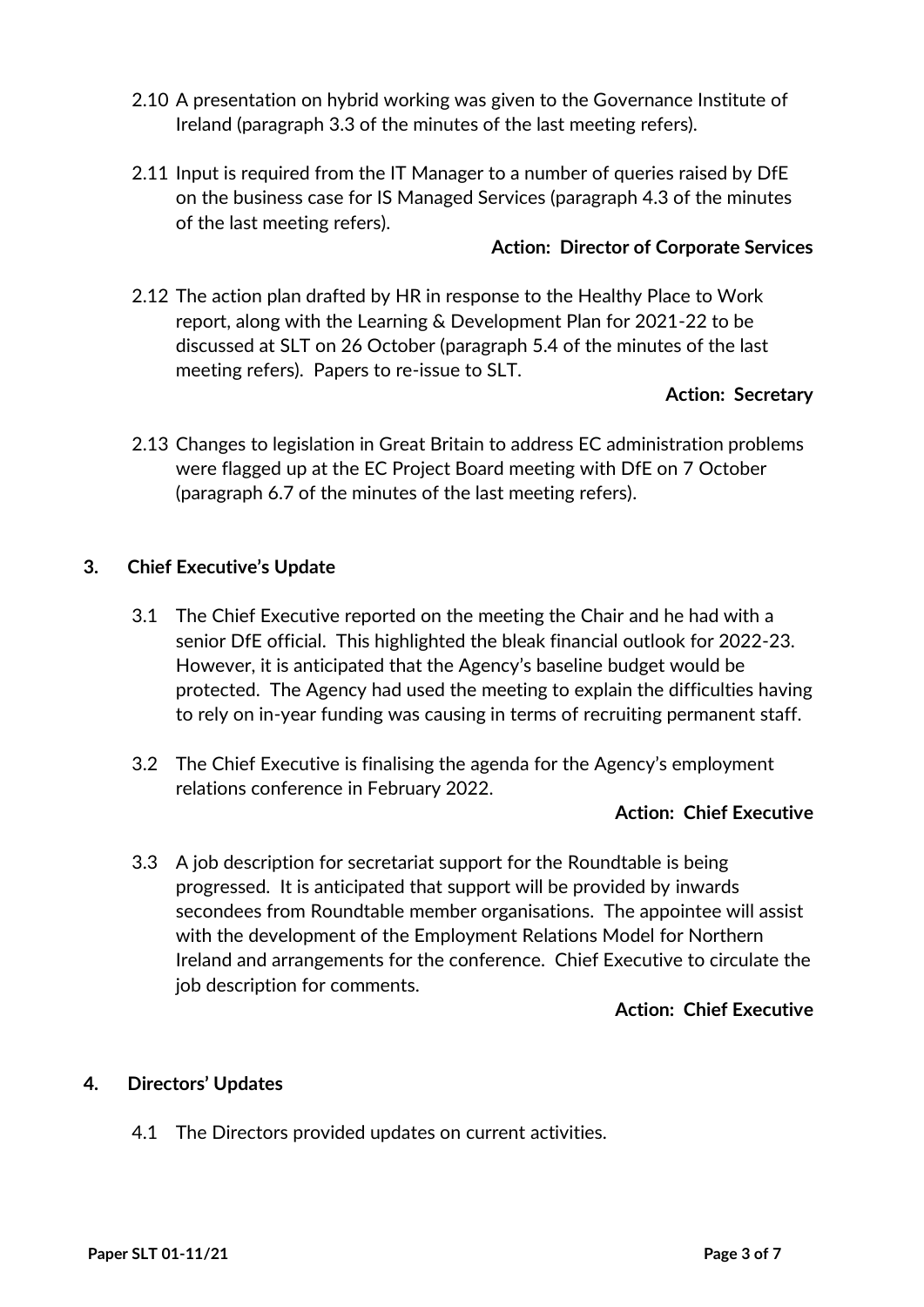- 4.2 It was noted that Workplace Information Service calls to date are currently lower than the previous two years, but the number of jurisdictions covered by calls is higher, indicating greater complexity and time per call.
- 4.3 It was noted that the close-out meeting for the internal audit of corporate governance is scheduled for later today.
- 4.4 Accommodation project meetings are being organised. The Project Manager is finalising the Project Initiation Document for SLT approval.
- 4.5 Pre-employment checks are being carried out on three successful candidates for Administrative Officer vacancies.
- 4.6 SLT noted that the HR team have been nominated for the Inspire Workplace Wellbeing award; the ceremony is due to take place on 20 October 2021. The SLT wished the team well.
- 4.7 The Business Intelligence Strategy will be discussed by the Board on 21 October 2021. The Strategy will help inform the Agency's approach to service delivery and business operations.
- 4.8 Publications Scheme and Retention Policy have been revised for SLT sign-off. **Action: Director of Corporate Services**
- 4.9 The Knowledge Manager is putting in place a new process to manage subscriptions and renewals to ensure value for money.

### **Action: Director of Corporate Services**

4.10 The Knowledge Manager reported on attendance at the inaugural meeting of the new CIPD policy forum. Consideration to be given to the Agency becoming involved as an observer.

### **Action: Director of Corporate Services/Knowledge Manager**

4.11 The IT Manager reported that CMRS and web portal have been deployed onto the Agency's test environment. Preliminary checks are being made before user acceptance testing.

# **Action: IT Manager**

4.12 A business case for temporary renewal of CMRS support has been issued for SLT approval.

# **Action: Director of Corporate Services**

4.13 It was agreed that the on-boarding workshops with IT Assist are a priority to ensure new arrangements are in place ahead of relocation to James House. **Action: IT Manager**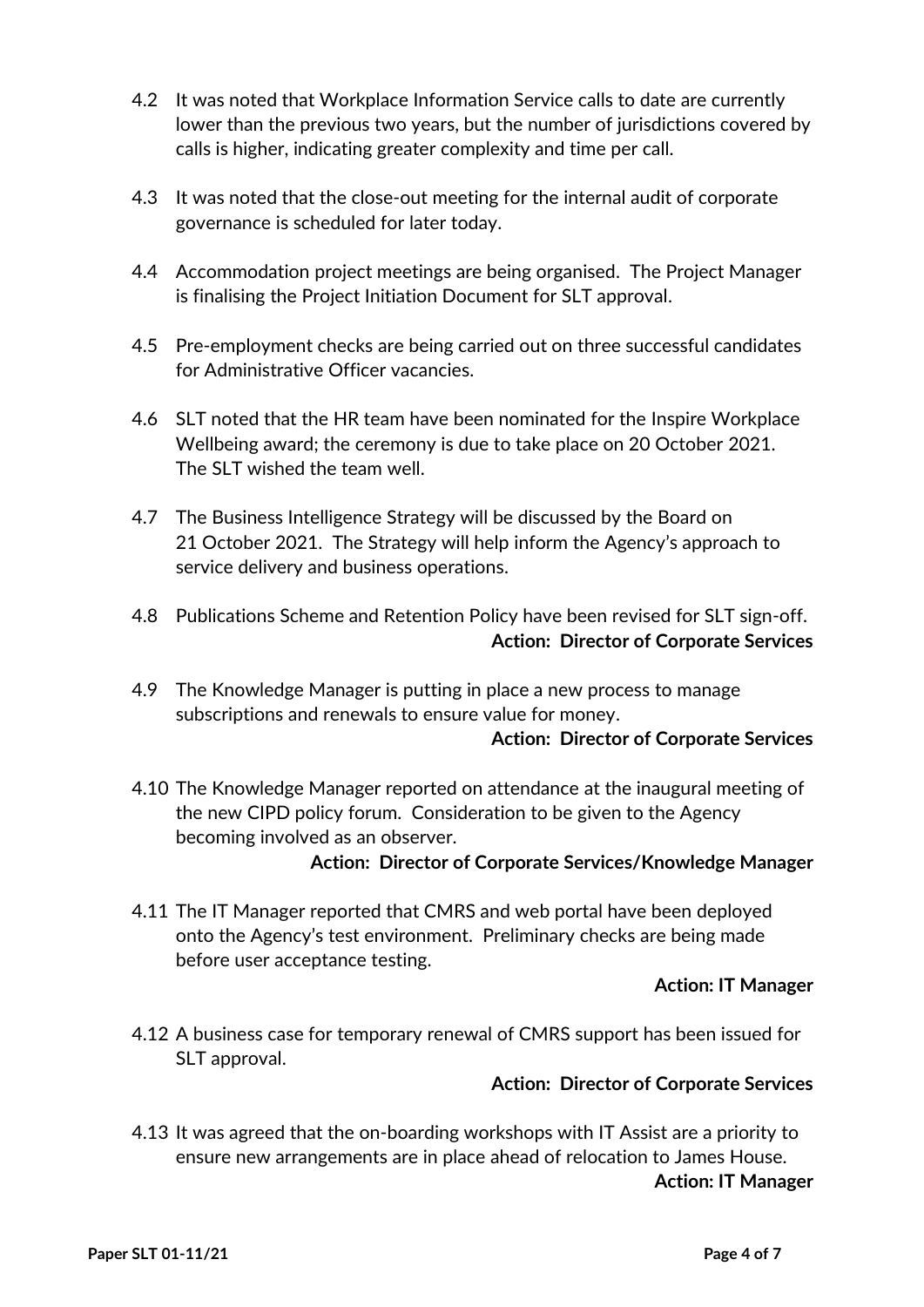4.14 The Chief Executive emphasised the importance of having the appropriate information available for the annual report, and requested an analysis of gaps in the outcomes scorecards and how these will be addressed.

### **Action: Director of Corporate Services**

### **5. Board Matters**

### **Actions arising from the last Board meeting**

5.1 The SLT noted the actions arising from the last Board meeting (paper SLT 02-10/21).

#### **Preparation for the next Board meeting**

- 5.2 The key agenda items for the October 2021 Board meeting were noted (paper SLT 03-10/21).
- 5.3 It was noted that Patricia Coulter and Paul Herink will attend the October 2021 Board meeting as part of the 'Give SLT a go' initiative; Paul will also present the ICT Strategy paper. Mary O'Brien will join the meeting to present the Business Intelligence Strategy.
- 5.4 The Director of Corporate Services reported that he had provided feedback to the Communications Manager following the last Board meeting. The Communications Strategy will be presented to the November 2021 Board meeting. It is hoped that the Agency's media partner will be able to attend.
- 5.5 It was noted that DfE's Permanent Secretary plans to attend the November 2021 Board meeting.

### **6. People Matters**

### **HR metrics**

6.1 The SLT noted the HR Metrics (paper SLT 04-10/21).

### **7. Business Plan Performance Report for the period ending 30 September 2021**

7.1 The SLT noted the Business Plan Performance Report (paper SLT 05-10/21).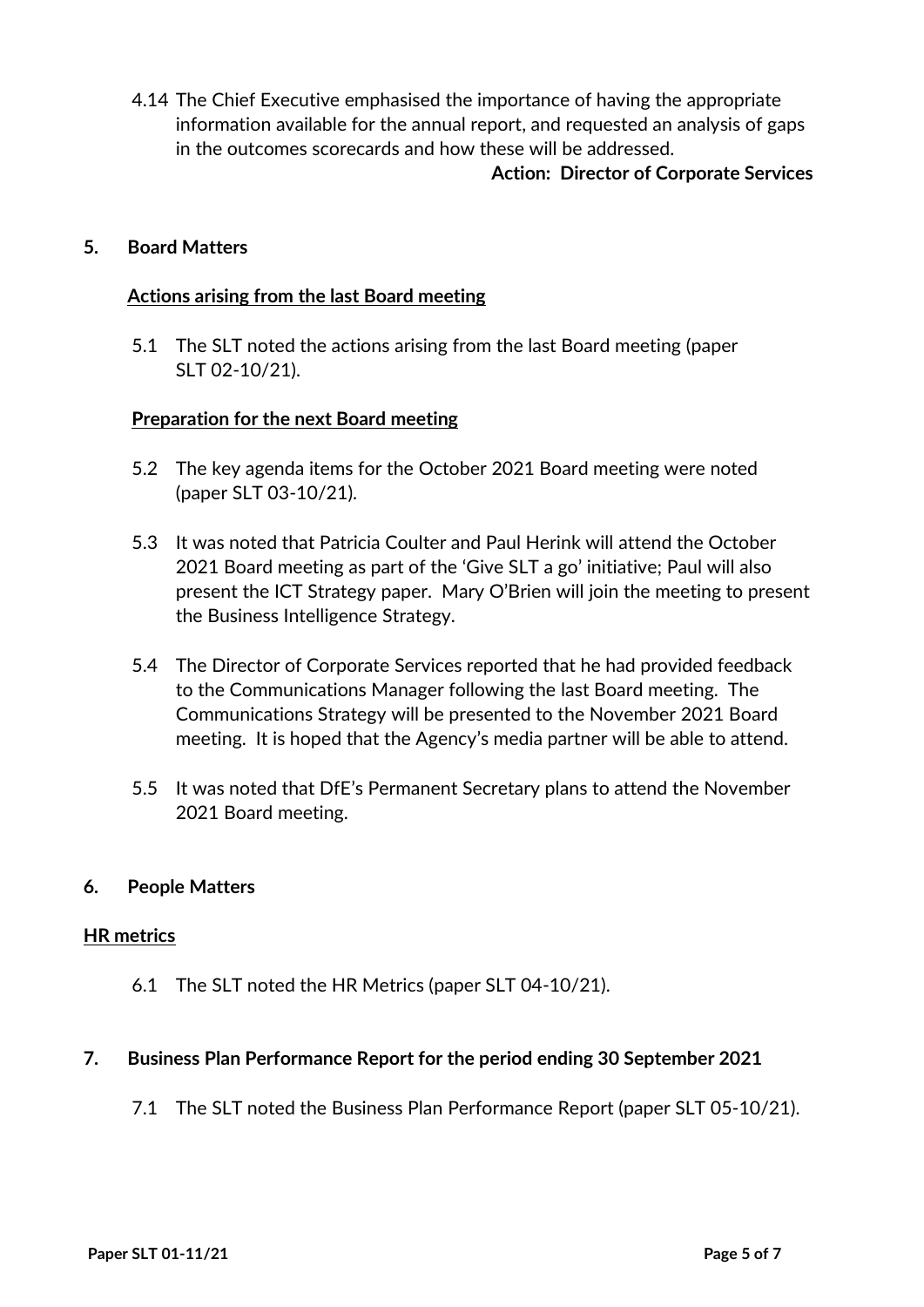# **8. Finance Matters – Management Accounts for the period ended 30 September 2021**

8.1 Discussed at paragraph 3.1 above.

### **9. Corporate Risk Register**

9.1 The SLT noted the Corporate Risk Register (paper SLT 07-10/21).

### **10. Strategy Papers - Data (Business Intelligence & ICT)**

10.1 The Business Intelligence (paper SLT 08-10/21) and ICT Strategy (paper SLT 09-10/21) papers were noted.

### **11. Any Other Business**

- 11.1 The SLT held a detailed discussion on a staged transition to hybrid working arrangements for the Agency to inform wider SMT discussions.
- 11.2 Plans to formalise current building access arrangements for staff were noted, with G4S to restart opening/closing Head Office on a daily basis from 18 October 2021.
- 11.3 With effect from November 2021, the number of staff allowed into Head Office will be increased. This is to allow staff to perform essential business that cannot be carried out at home, including preparation for relocation to James House. Appropriate mitigations are set out in a revised risk assessment, which include staff being encouraged and trusted to take a lateral flow test before coming in to the office.
- 11.4 Following relocation, and when the public health situation allows, a hybrid working trial to support hybrid service delivery would be advisable. However, it was agreed that expectations regarding the minimum amount of time staff should spend in the office would be helpful to encourage new working patterns to emerge and support team dynamics and communications. To this end, it was agreed that team meetings should be held in-person, at least for the duration of the trial.
- 11.5 Hybrid working arrangements would need to be business-specific. The HR Team is preparing a template for senior managers to consider how they would manage hybrid working within their team.
- 11.6 Hybrid working will be the main focus of the next SMT meeting